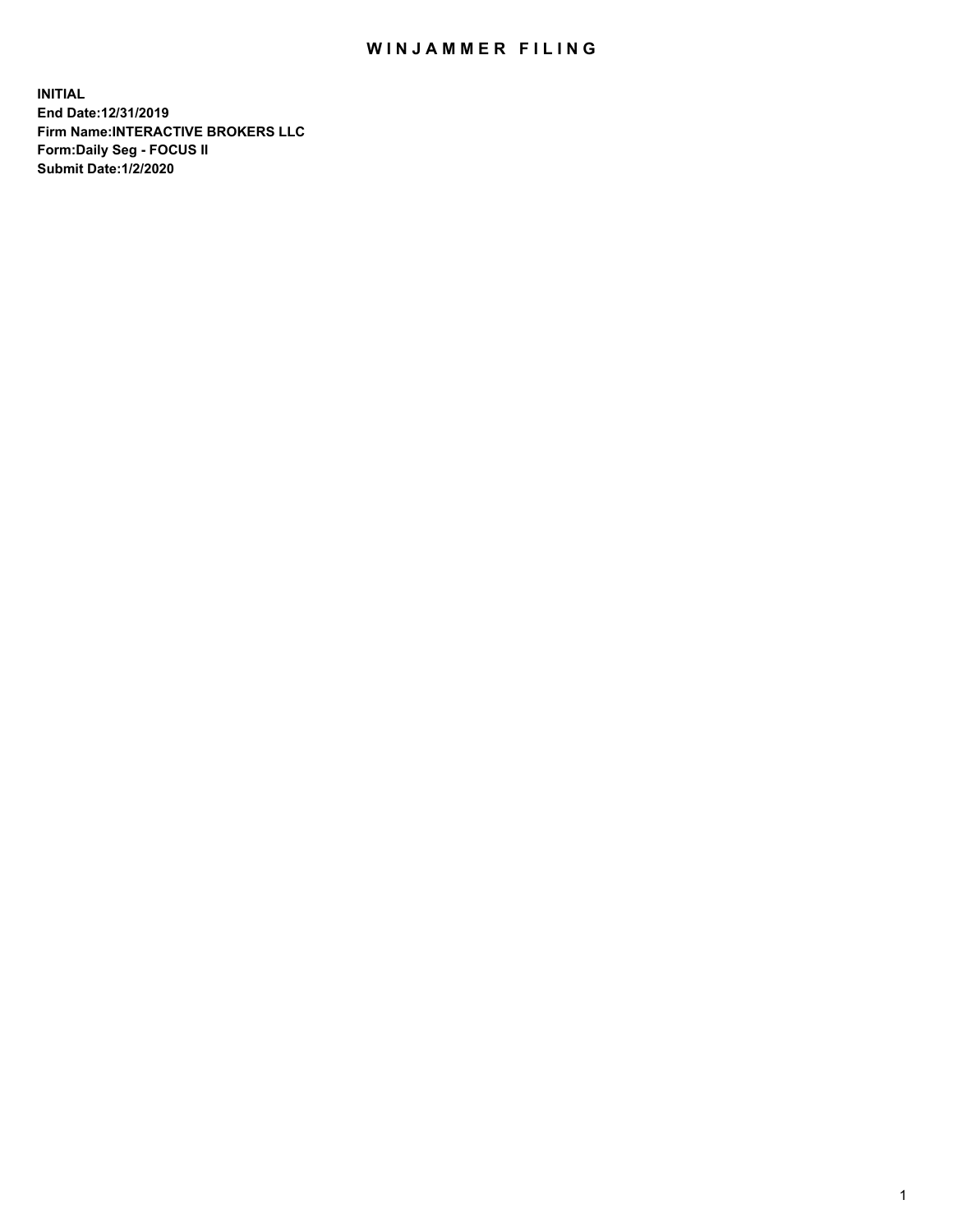**INITIAL End Date:12/31/2019 Firm Name:INTERACTIVE BROKERS LLC Form:Daily Seg - FOCUS II Submit Date:1/2/2020 Daily Segregation - Cover Page**

| Name of Company                                                                                                                                                                                                                                                                                                                | <b>INTERACTIVE BROKERS LLC</b>                                                                  |
|--------------------------------------------------------------------------------------------------------------------------------------------------------------------------------------------------------------------------------------------------------------------------------------------------------------------------------|-------------------------------------------------------------------------------------------------|
| <b>Contact Name</b>                                                                                                                                                                                                                                                                                                            | James Menicucci                                                                                 |
| <b>Contact Phone Number</b>                                                                                                                                                                                                                                                                                                    | 203-618-8085                                                                                    |
| <b>Contact Email Address</b>                                                                                                                                                                                                                                                                                                   | jmenicucci@interactivebrokers.c<br>om                                                           |
| FCM's Customer Segregated Funds Residual Interest Target (choose one):<br>a. Minimum dollar amount: ; or<br>b. Minimum percentage of customer segregated funds required:% ; or<br>c. Dollar amount range between: and; or<br>d. Percentage range of customer segregated funds required between:% and%.                         | $\overline{\mathbf{0}}$<br>$\overline{\mathbf{0}}$<br>155,000,000 245,000,000<br>0 <sub>0</sub> |
| FCM's Customer Secured Amount Funds Residual Interest Target (choose one):<br>a. Minimum dollar amount: ; or<br>b. Minimum percentage of customer secured funds required:%; or<br>c. Dollar amount range between: and; or<br>d. Percentage range of customer secured funds required between:% and%.                            | $\overline{\mathbf{0}}$<br>$\overline{\mathbf{0}}$<br>80,000,000 120,000,000<br>0 <sub>0</sub>  |
| FCM's Cleared Swaps Customer Collateral Residual Interest Target (choose one):<br>a. Minimum dollar amount: ; or<br>b. Minimum percentage of cleared swaps customer collateral required:% ; or<br>c. Dollar amount range between: and; or<br>d. Percentage range of cleared swaps customer collateral required between:% and%. | $\overline{\mathbf{0}}$<br>$\overline{\mathbf{0}}$<br>0 <sub>0</sub><br>0 <sub>0</sub>          |

Attach supporting documents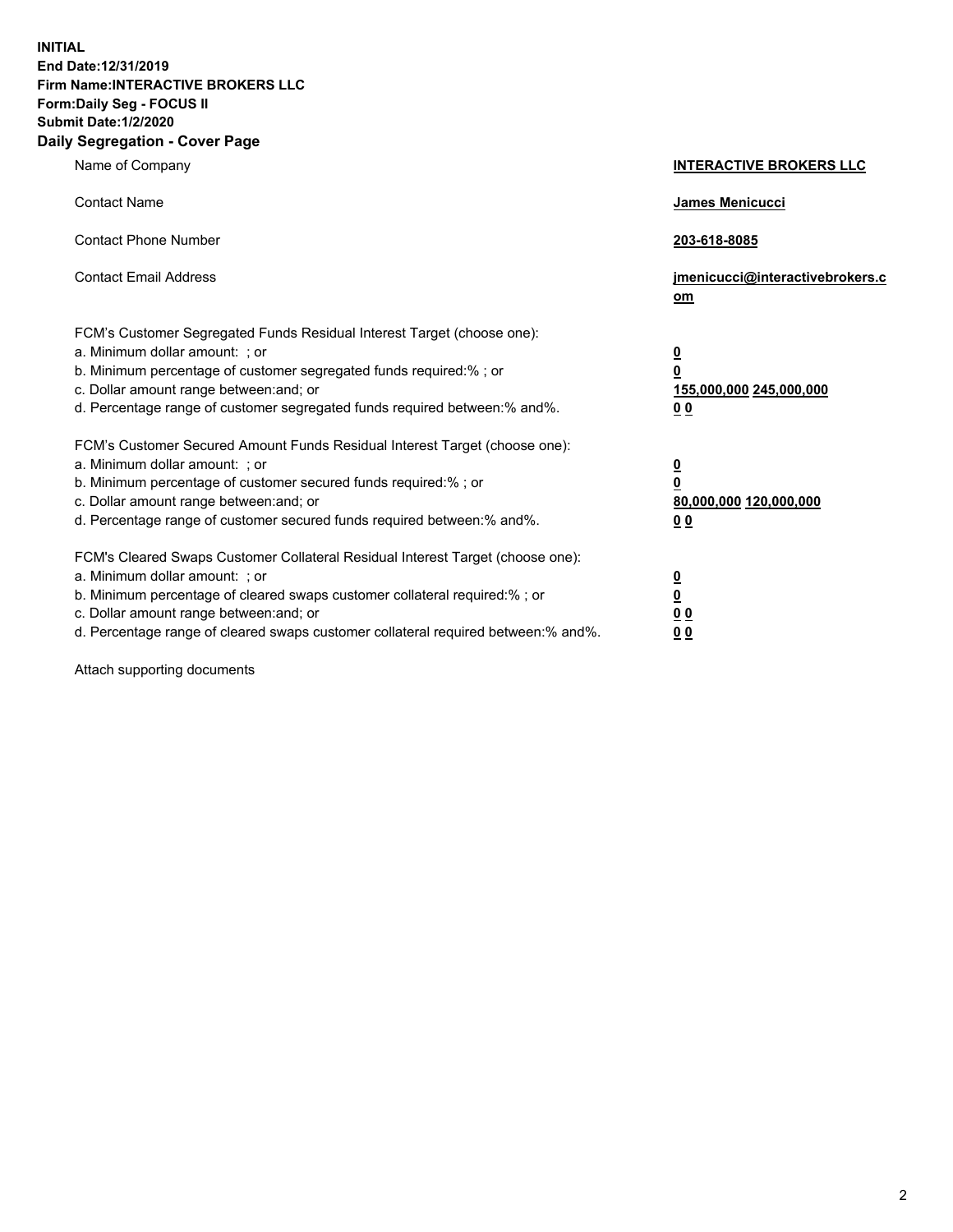## **INITIAL End Date:12/31/2019 Firm Name:INTERACTIVE BROKERS LLC Form:Daily Seg - FOCUS II Submit Date:1/2/2020 Daily Segregation - Secured Amounts**

| Foreign Futures and Foreign Options Secured Amounts                                         |                                                                                                                                                                                                                                                                                                                                                                                                                                                                                                                                                                                                                                                                                                                                                                                                                                                                                                                                                                                                                                                                                                                                                                                                                                                                                                                              |
|---------------------------------------------------------------------------------------------|------------------------------------------------------------------------------------------------------------------------------------------------------------------------------------------------------------------------------------------------------------------------------------------------------------------------------------------------------------------------------------------------------------------------------------------------------------------------------------------------------------------------------------------------------------------------------------------------------------------------------------------------------------------------------------------------------------------------------------------------------------------------------------------------------------------------------------------------------------------------------------------------------------------------------------------------------------------------------------------------------------------------------------------------------------------------------------------------------------------------------------------------------------------------------------------------------------------------------------------------------------------------------------------------------------------------------|
| Amount required to be set aside pursuant to law, rule or regulation of a foreign            | $0$ [7305]                                                                                                                                                                                                                                                                                                                                                                                                                                                                                                                                                                                                                                                                                                                                                                                                                                                                                                                                                                                                                                                                                                                                                                                                                                                                                                                   |
| government or a rule of a self-regulatory organization authorized thereunder                |                                                                                                                                                                                                                                                                                                                                                                                                                                                                                                                                                                                                                                                                                                                                                                                                                                                                                                                                                                                                                                                                                                                                                                                                                                                                                                                              |
| Net ledger balance - Foreign Futures and Foreign Option Trading - All Customers             |                                                                                                                                                                                                                                                                                                                                                                                                                                                                                                                                                                                                                                                                                                                                                                                                                                                                                                                                                                                                                                                                                                                                                                                                                                                                                                                              |
| A. Cash                                                                                     | 502,288,986 [7315]                                                                                                                                                                                                                                                                                                                                                                                                                                                                                                                                                                                                                                                                                                                                                                                                                                                                                                                                                                                                                                                                                                                                                                                                                                                                                                           |
| B. Securities (at market)                                                                   | 0 [7317]                                                                                                                                                                                                                                                                                                                                                                                                                                                                                                                                                                                                                                                                                                                                                                                                                                                                                                                                                                                                                                                                                                                                                                                                                                                                                                                     |
| Net unrealized profit (loss) in open futures contracts traded on a foreign board of trade   | 2,066,384 [7325]                                                                                                                                                                                                                                                                                                                                                                                                                                                                                                                                                                                                                                                                                                                                                                                                                                                                                                                                                                                                                                                                                                                                                                                                                                                                                                             |
| Exchange traded options                                                                     |                                                                                                                                                                                                                                                                                                                                                                                                                                                                                                                                                                                                                                                                                                                                                                                                                                                                                                                                                                                                                                                                                                                                                                                                                                                                                                                              |
| a. Market value of open option contracts purchased on a foreign board of trade              | <u>142,351</u> [7335]                                                                                                                                                                                                                                                                                                                                                                                                                                                                                                                                                                                                                                                                                                                                                                                                                                                                                                                                                                                                                                                                                                                                                                                                                                                                                                        |
| b. Market value of open contracts granted (sold) on a foreign board of trade                | -229,680 [7337]                                                                                                                                                                                                                                                                                                                                                                                                                                                                                                                                                                                                                                                                                                                                                                                                                                                                                                                                                                                                                                                                                                                                                                                                                                                                                                              |
|                                                                                             | 504,268,041 [7345]                                                                                                                                                                                                                                                                                                                                                                                                                                                                                                                                                                                                                                                                                                                                                                                                                                                                                                                                                                                                                                                                                                                                                                                                                                                                                                           |
| Account liquidating to a deficit and account with a debit balances - gross amount           | $6,397$ [7351]                                                                                                                                                                                                                                                                                                                                                                                                                                                                                                                                                                                                                                                                                                                                                                                                                                                                                                                                                                                                                                                                                                                                                                                                                                                                                                               |
| Less: amount offset by customer owned securities                                            | 0 [7352] 6,397 [7354]                                                                                                                                                                                                                                                                                                                                                                                                                                                                                                                                                                                                                                                                                                                                                                                                                                                                                                                                                                                                                                                                                                                                                                                                                                                                                                        |
| Amount required to be set aside as the secured amount - Net Liquidating Equity              | 504,274,438 [7355]                                                                                                                                                                                                                                                                                                                                                                                                                                                                                                                                                                                                                                                                                                                                                                                                                                                                                                                                                                                                                                                                                                                                                                                                                                                                                                           |
| Method (add lines 4 and 5)                                                                  |                                                                                                                                                                                                                                                                                                                                                                                                                                                                                                                                                                                                                                                                                                                                                                                                                                                                                                                                                                                                                                                                                                                                                                                                                                                                                                                              |
| Greater of amount required to be set aside pursuant to foreign jurisdiction (above) or line | 504,274,438 [7360]                                                                                                                                                                                                                                                                                                                                                                                                                                                                                                                                                                                                                                                                                                                                                                                                                                                                                                                                                                                                                                                                                                                                                                                                                                                                                                           |
| 6.                                                                                          |                                                                                                                                                                                                                                                                                                                                                                                                                                                                                                                                                                                                                                                                                                                                                                                                                                                                                                                                                                                                                                                                                                                                                                                                                                                                                                                              |
| FUNDS DEPOSITED IN SEPARATE REGULATION 30.7 ACCOUNTS                                        |                                                                                                                                                                                                                                                                                                                                                                                                                                                                                                                                                                                                                                                                                                                                                                                                                                                                                                                                                                                                                                                                                                                                                                                                                                                                                                                              |
| Cash in banks                                                                               |                                                                                                                                                                                                                                                                                                                                                                                                                                                                                                                                                                                                                                                                                                                                                                                                                                                                                                                                                                                                                                                                                                                                                                                                                                                                                                                              |
| A. Banks located in the United States                                                       | 62,350,778 [7500]                                                                                                                                                                                                                                                                                                                                                                                                                                                                                                                                                                                                                                                                                                                                                                                                                                                                                                                                                                                                                                                                                                                                                                                                                                                                                                            |
|                                                                                             | 0 [7520] 62,350,778 [7530]                                                                                                                                                                                                                                                                                                                                                                                                                                                                                                                                                                                                                                                                                                                                                                                                                                                                                                                                                                                                                                                                                                                                                                                                                                                                                                   |
| Securities                                                                                  |                                                                                                                                                                                                                                                                                                                                                                                                                                                                                                                                                                                                                                                                                                                                                                                                                                                                                                                                                                                                                                                                                                                                                                                                                                                                                                                              |
|                                                                                             | 490,504,528 [7540]                                                                                                                                                                                                                                                                                                                                                                                                                                                                                                                                                                                                                                                                                                                                                                                                                                                                                                                                                                                                                                                                                                                                                                                                                                                                                                           |
|                                                                                             | 0 [7560] 490,504,528 [7570]                                                                                                                                                                                                                                                                                                                                                                                                                                                                                                                                                                                                                                                                                                                                                                                                                                                                                                                                                                                                                                                                                                                                                                                                                                                                                                  |
|                                                                                             |                                                                                                                                                                                                                                                                                                                                                                                                                                                                                                                                                                                                                                                                                                                                                                                                                                                                                                                                                                                                                                                                                                                                                                                                                                                                                                                              |
|                                                                                             | $0$ [7580]                                                                                                                                                                                                                                                                                                                                                                                                                                                                                                                                                                                                                                                                                                                                                                                                                                                                                                                                                                                                                                                                                                                                                                                                                                                                                                                   |
|                                                                                             | $0$ [7590]                                                                                                                                                                                                                                                                                                                                                                                                                                                                                                                                                                                                                                                                                                                                                                                                                                                                                                                                                                                                                                                                                                                                                                                                                                                                                                                   |
|                                                                                             | $0$ [7600]                                                                                                                                                                                                                                                                                                                                                                                                                                                                                                                                                                                                                                                                                                                                                                                                                                                                                                                                                                                                                                                                                                                                                                                                                                                                                                                   |
|                                                                                             | $0$ [7610]                                                                                                                                                                                                                                                                                                                                                                                                                                                                                                                                                                                                                                                                                                                                                                                                                                                                                                                                                                                                                                                                                                                                                                                                                                                                                                                   |
|                                                                                             | 0 [7615] 0 [7620]                                                                                                                                                                                                                                                                                                                                                                                                                                                                                                                                                                                                                                                                                                                                                                                                                                                                                                                                                                                                                                                                                                                                                                                                                                                                                                            |
|                                                                                             |                                                                                                                                                                                                                                                                                                                                                                                                                                                                                                                                                                                                                                                                                                                                                                                                                                                                                                                                                                                                                                                                                                                                                                                                                                                                                                                              |
|                                                                                             | $0$ [7640]                                                                                                                                                                                                                                                                                                                                                                                                                                                                                                                                                                                                                                                                                                                                                                                                                                                                                                                                                                                                                                                                                                                                                                                                                                                                                                                   |
|                                                                                             | $0$ [7650]                                                                                                                                                                                                                                                                                                                                                                                                                                                                                                                                                                                                                                                                                                                                                                                                                                                                                                                                                                                                                                                                                                                                                                                                                                                                                                                   |
|                                                                                             | $0$ [7660]                                                                                                                                                                                                                                                                                                                                                                                                                                                                                                                                                                                                                                                                                                                                                                                                                                                                                                                                                                                                                                                                                                                                                                                                                                                                                                                   |
|                                                                                             | $0$ [7670]                                                                                                                                                                                                                                                                                                                                                                                                                                                                                                                                                                                                                                                                                                                                                                                                                                                                                                                                                                                                                                                                                                                                                                                                                                                                                                                   |
|                                                                                             | 0 [7675] 0 [7680]                                                                                                                                                                                                                                                                                                                                                                                                                                                                                                                                                                                                                                                                                                                                                                                                                                                                                                                                                                                                                                                                                                                                                                                                                                                                                                            |
|                                                                                             |                                                                                                                                                                                                                                                                                                                                                                                                                                                                                                                                                                                                                                                                                                                                                                                                                                                                                                                                                                                                                                                                                                                                                                                                                                                                                                                              |
|                                                                                             | 88,728,480 [7700]                                                                                                                                                                                                                                                                                                                                                                                                                                                                                                                                                                                                                                                                                                                                                                                                                                                                                                                                                                                                                                                                                                                                                                                                                                                                                                            |
|                                                                                             | $0$ [7710]                                                                                                                                                                                                                                                                                                                                                                                                                                                                                                                                                                                                                                                                                                                                                                                                                                                                                                                                                                                                                                                                                                                                                                                                                                                                                                                   |
|                                                                                             | 38,404 [7720]                                                                                                                                                                                                                                                                                                                                                                                                                                                                                                                                                                                                                                                                                                                                                                                                                                                                                                                                                                                                                                                                                                                                                                                                                                                                                                                |
|                                                                                             | 142,351 [7730]                                                                                                                                                                                                                                                                                                                                                                                                                                                                                                                                                                                                                                                                                                                                                                                                                                                                                                                                                                                                                                                                                                                                                                                                                                                                                                               |
|                                                                                             | -229,680 [7735] 88,679,555 [7740]                                                                                                                                                                                                                                                                                                                                                                                                                                                                                                                                                                                                                                                                                                                                                                                                                                                                                                                                                                                                                                                                                                                                                                                                                                                                                            |
|                                                                                             | $0$ [7760]                                                                                                                                                                                                                                                                                                                                                                                                                                                                                                                                                                                                                                                                                                                                                                                                                                                                                                                                                                                                                                                                                                                                                                                                                                                                                                                   |
|                                                                                             | $0$ [7765]                                                                                                                                                                                                                                                                                                                                                                                                                                                                                                                                                                                                                                                                                                                                                                                                                                                                                                                                                                                                                                                                                                                                                                                                                                                                                                                   |
|                                                                                             | 641,534,861 [7770]                                                                                                                                                                                                                                                                                                                                                                                                                                                                                                                                                                                                                                                                                                                                                                                                                                                                                                                                                                                                                                                                                                                                                                                                                                                                                                           |
| Page 1 from Line 8)                                                                         | 137,260,423 [7380]                                                                                                                                                                                                                                                                                                                                                                                                                                                                                                                                                                                                                                                                                                                                                                                                                                                                                                                                                                                                                                                                                                                                                                                                                                                                                                           |
| Management Target Amount for Excess funds in separate section 30.7 accounts                 | 80,000,000 [7780]                                                                                                                                                                                                                                                                                                                                                                                                                                                                                                                                                                                                                                                                                                                                                                                                                                                                                                                                                                                                                                                                                                                                                                                                                                                                                                            |
|                                                                                             | 57,260,423 [7785]                                                                                                                                                                                                                                                                                                                                                                                                                                                                                                                                                                                                                                                                                                                                                                                                                                                                                                                                                                                                                                                                                                                                                                                                                                                                                                            |
|                                                                                             | 2011, Ocglegation - Oceaned Anioanto<br>Net equity (deficit) (add lines 1.2. and 3.)<br>B. Other banks qualified under Regulation 30.7<br>A. In safekeeping with banks located in the United States<br>B. In safekeeping with other banks qualified under Regulation 30.7<br>Equities with registered futures commission merchants<br>A. Cash<br><b>B.</b> Securities<br>C. Unrealized gain (loss) on open futures contracts<br>D. Value of long option contracts<br>E. Value of short option contracts<br>Amounts held by clearing organizations of foreign boards of trade<br>A. Cash<br><b>B.</b> Securities<br>C. Amount due to (from) clearing organization - daily variation<br>D. Value of long option contracts<br>E. Value of short option contracts<br>Amounts held by members of foreign boards of trade<br>A. Cash<br><b>B.</b> Securities<br>C. Unrealized gain (loss) on open futures contracts<br>D. Value of long option contracts<br>E. Value of short option contracts<br>Amounts with other depositories designated by a foreign board of trade<br>Segregated funds on hand<br>Total funds in separate section 30.7 accounts<br>Excess (deficiency) Set Aside for Secured Amount (subtract line 7 Secured Statement<br>Excess (deficiency) funds in separate 30.7 accounts over (under) Management Target |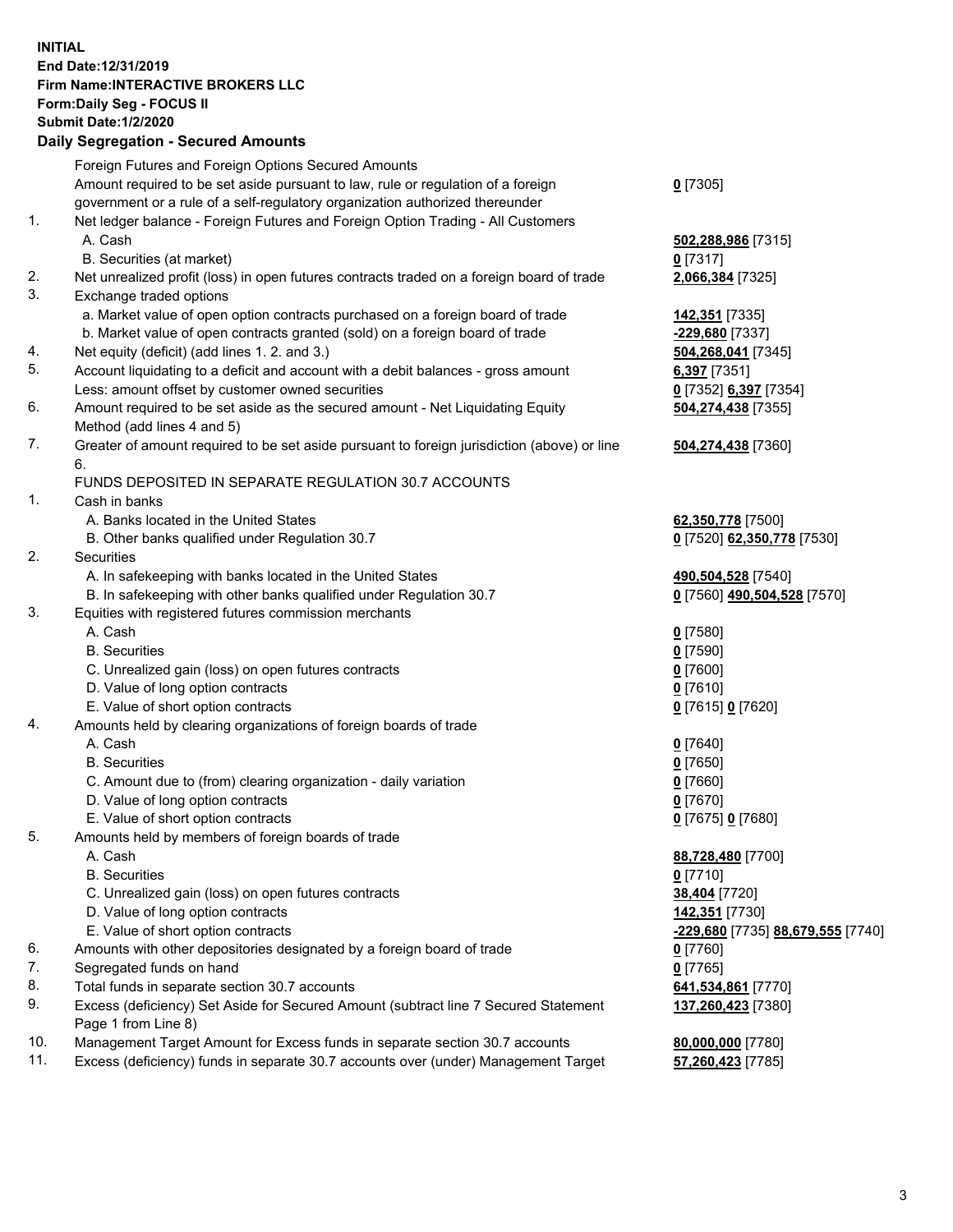| <b>INITIAL</b> | End Date: 12/31/2019<br><b>Firm Name: INTERACTIVE BROKERS LLC</b><br>Form: Daily Seg - FOCUS II<br><b>Submit Date: 1/2/2020</b><br>Daily Segregation - Segregation Statement |                            |
|----------------|------------------------------------------------------------------------------------------------------------------------------------------------------------------------------|----------------------------|
|                | SEGREGATION REQUIREMENTS(Section 4d(2) of the CEAct)                                                                                                                         |                            |
| 1 <sub>1</sub> | Net ledger balance                                                                                                                                                           |                            |
|                | A. Cash                                                                                                                                                                      | 4,071,939,692 [7010]       |
|                | B. Securities (at market)                                                                                                                                                    | $0$ [7020]                 |
| 2.             | Net unrealized profit (loss) in open futures contracts traded on a contract market                                                                                           | 80,220,261 [7030]          |
| 3.             | Exchange traded options                                                                                                                                                      |                            |
|                | A. Add market value of open option contracts purchased on a contract market                                                                                                  | 163,216,293 [7032]         |
|                | B. Deduct market value of open option contracts granted (sold) on a contract market                                                                                          | <u>-187,015,768</u> [7033] |
| 4.             | Net equity (deficit) (add lines 1, 2 and 3)                                                                                                                                  | 4,128,360,478 [7040]       |
| 5.             | Accounts liquidating to a deficit and accounts with                                                                                                                          |                            |
|                | debit balances - gross amount                                                                                                                                                | 961,955 [7045]             |
|                | Less: amount offset by customer securities                                                                                                                                   | 0 [7047] 961,955 [7050]    |
| 6.             | Amount required to be segregated (add lines 4 and 5)                                                                                                                         | 4,129,322,433 [7060]       |
|                | FUNDS IN SEGREGATED ACCOUNTS                                                                                                                                                 |                            |
| 7.             | Deposited in segregated funds bank accounts                                                                                                                                  |                            |
|                | A. Cash                                                                                                                                                                      | 1,054,680,242 [7070]       |
|                | B. Securities representing investments of customers' funds (at market)                                                                                                       | 2,004,067,590 [7080]       |
|                | C. Securities held for particular customers or option customers in lieu of cash (at                                                                                          | $0$ [7090]                 |
|                | market)                                                                                                                                                                      |                            |
| 8.             | Margins on deposit with derivatives clearing organizations of contract markets                                                                                               |                            |
|                | A. Cash                                                                                                                                                                      | 2,631,495 [7100]           |
|                | B. Securities representing investments of customers' funds (at market)                                                                                                       | 1,299,937,718 [7110]       |
|                | C. Securities held for particular customers or option customers in lieu of cash (at                                                                                          | $0$ [7120]                 |
| 9.             | market)<br>Net settlement from (to) derivatives clearing organizations of contract markets                                                                                   | -3,130,302 [7130]          |
| 10.            | Exchange traded options                                                                                                                                                      |                            |
|                | A. Value of open long option contracts                                                                                                                                       | 163,037,379 [7132]         |
|                | B. Value of open short option contracts                                                                                                                                      | -186,982,252 [7133]        |
| 11.            | Net equities with other FCMs                                                                                                                                                 |                            |
|                | A. Net liquidating equity                                                                                                                                                    | $0$ [7140]                 |
|                | B. Securities representing investments of customers' funds (at market)                                                                                                       | $0$ [7160]                 |
|                | C. Securities held for particular customers or option customers in lieu of cash (at                                                                                          | $0$ [7170]                 |
|                | market)                                                                                                                                                                      |                            |
| 12.            | Segregated funds on hand                                                                                                                                                     | $0$ [7150]                 |
| 13.            | Total amount in segregation (add lines 7 through 12)                                                                                                                         | 4,334,241,870 [7180]       |
| 14.            | Excess (deficiency) funds in segregation (subtract line 6 from line 13)                                                                                                      | 204,919,437 [7190]         |
| 15.            | Management Target Amount for Excess funds in segregation                                                                                                                     | 155,000,000 [7194]         |
| 16.            | Excess (deficiency) funds in segregation over (under) Management Target Amount                                                                                               | 49,919,437 [7198]          |

Excess